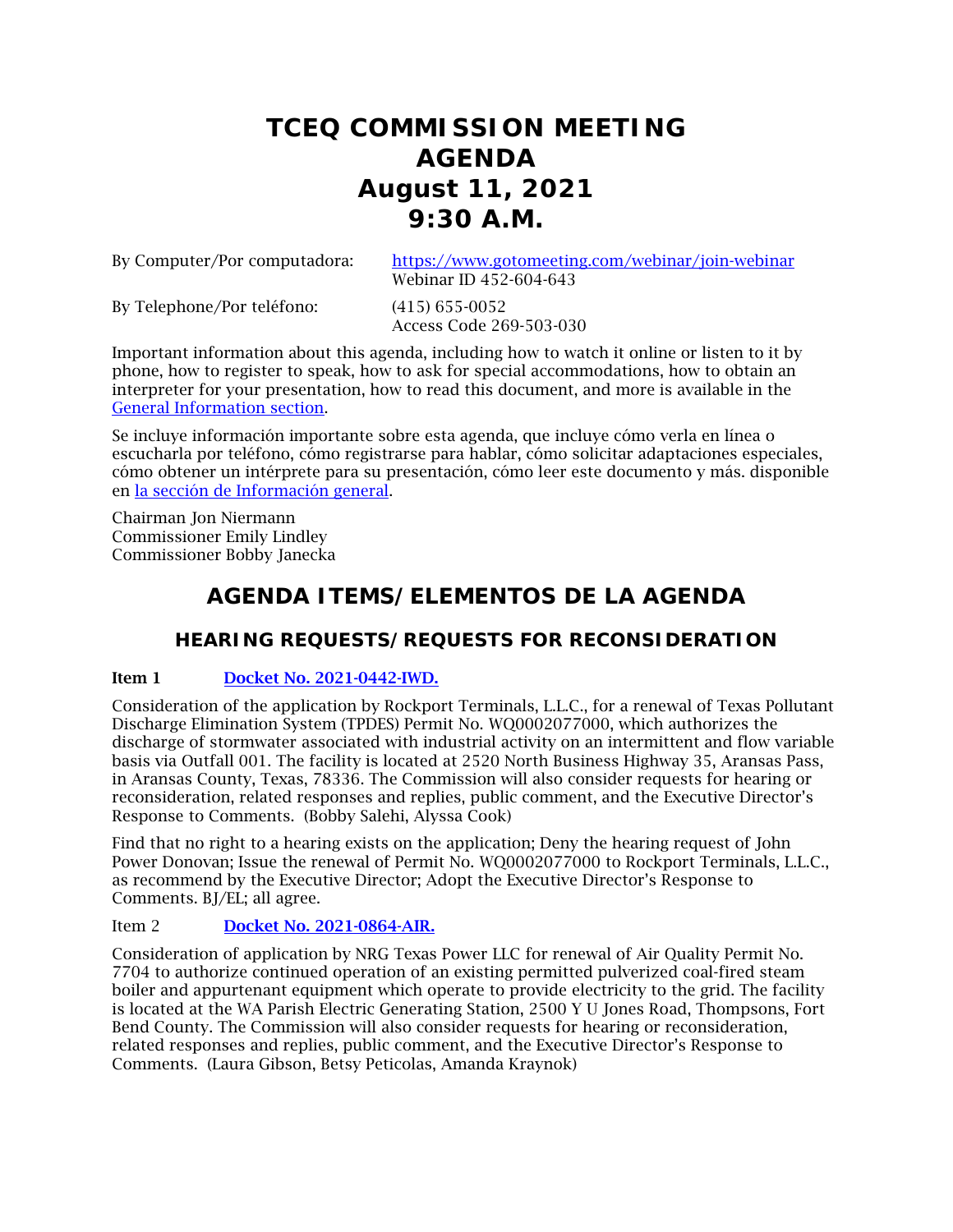Find that no right to a hearing exists on the application; Deny all hearing requests; Grant the renewal of Air Quality Permit No. 7704 to NRG Texas Power LLC, as recommend by the Executive Director; and Adopt the Executive Director's Response to Comments. EL/BJ; all agree.

# **DISTRICTS MATTER**

# Item 3 [Docket No. 2021-0258-DIS.](http://www.tceq.texas.gov/assets/public/comm_exec/agendas/comm/backup/Agendas/2021/08-11-2021/0258DIS.pdf)

Consideration and hearing on a petition from Spradley Farms, Ltd., for creation of Spradley Farms Improvement District of Kaufman County ("District"), pursuant to Chapter 375, Texas Local Government code. The proposed district is comprised of approximately 621.998 acres within the corporate limits of the City of Mesquite, Kaufman County, Texas. (Bobby Salehi, Chris Ulmann)

Grant the petition for the creation of Spradley Farms Improvement District of Kaufman County; and issue the Executive Director's recommend Commission Order for creating the district and appointing five initial directors. JN/EL; all agree.

# **TOTAL MAXIMUM DAILY LOAD MATTERS**

# Item 4 [Docket No. 2020-1172-TML.](http://www.tceq.texas.gov/assets/public/comm_exec/agendas/comm/backup/Agendas/2021/08-11-2021/1172TML.pdf)

Consideration for adoption of Two Total Maximum Daily Loads (TMDLs) for Indicator Bacteria in the Caney Creek Watershed, of the Brazos-Colorado Coastal Basin, in Brazoria, Matagorda, and Wharton Counties. Notice of a public meeting to receive comments on the draft TMDLs was published in the February 12, 2021 issue of the *Texas Register* (46 TexReg 1083). (Kerry Niemann, Stefanie Skogen) (Project No. 2020-050-TML-NR)

Adopt the Two Total Maximum Daily Loads for Indicator Bacteria in the Caney Creek Watershed, as recommended by the Executive Director. BJ/EL; all agree.

# Item 5 [Docket No. 2020-1171-TML.](http://www.tceq.texas.gov/assets/public/comm_exec/agendas/comm/backup/Agendas/2021/08-11-2021/1171TML.pdf)

Consideration for approval of the Implementation Plan (I-Plan) for One Total Maximum Daily Load for Indicator Bacteria in Arenosa Creek, of the Bays and Estuaries Basin, in Jackson, Lavaca, and Victoria Counties. Notice of a public meeting to receive comments on the draft I-Plan was published in the February 12, 2021 issue of the *Texas Register* (46 TexReg 1082). (Kerry Niemann, Stefanie Skogen) (Project No. 2020-051-TML-NR)

Joint Motion for Items 5 - 6.

Adopt the Draft Total Maximum Daily Load and the corresponding Implementation Plan for Indicator Bacteria in Arenosa Creek, in the Bays and Estuaries Basin, as recommended by the Executive Director. EL/BJ; all agree.

# Item 6 [Docket No. 2020-1170-TML.](http://www.tceq.texas.gov/assets/public/comm_exec/agendas/comm/backup/Agendas/2021/08-11-2021/1170TML.pdf)

Consideration for adoption of One Total Maximum Daily Load (TMDL) for Indicator Bacteria in Arenosa Creek, of the Bays and Estuaries Basin, in Jackson, Lavaca, and Victoria Counties. Notice of a public meeting to receive comments on the draft TMDL was published in the February 12, 2021 issue of the *Texas Register* (46 TexReg 1082). (Kerry Niemann, Stefanie Skogen) (Project No. 2020-052-TML-NR)

Joint Motion for Items 5 - 6.

Adopt the Draft Total Maximum Daily Load and the corresponding Implementation Plan for Indicator Bacteria in Arenosa Creek, in the Bays and Estuaries Basin, as recommended by the Executive Director. EL/BJ; all agree.

Item 7 [Docket No. 2020-1213-TML.](http://www.tceq.texas.gov/assets/public/comm_exec/agendas/comm/backup/Agendas/2021/08-11-2021/1213TML.pdf)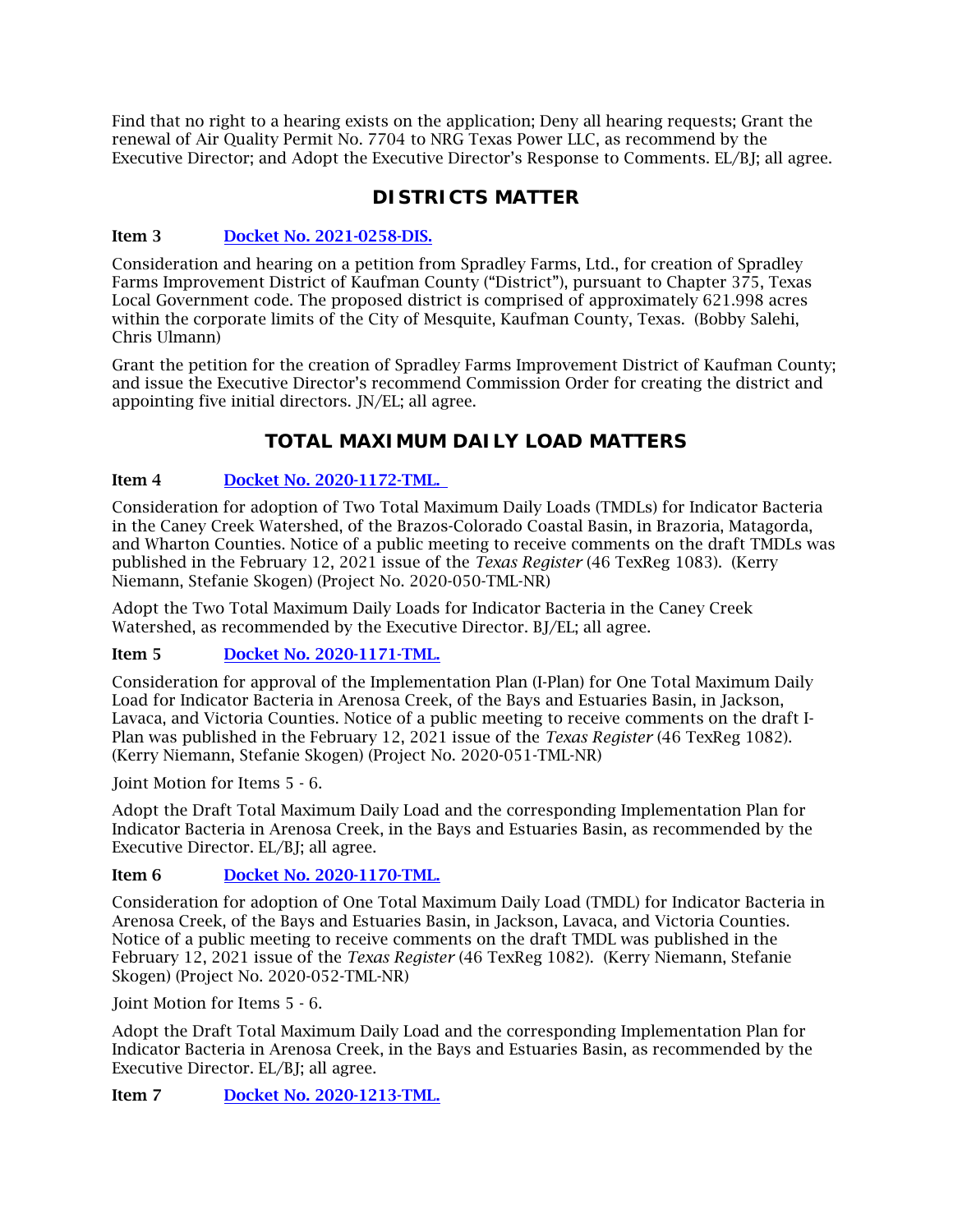Consideration for adoption of One Total Maximum Daily Load (TMDL) for Indicator Bacteria in Hillebrandt Bayou, of the Neches-Trinity Coastal Basin, in Jefferson County. Notice of a public meeting to receive comments on the draft TMDL was published in the February 26, 2021 issue of the *Texas Register* (46 TexReg 1415). (Kerry Niemann, Stefanie Skogen) (Project No. 2020- 054-TML-NR)

Adopt the Total Maximum Daily Load for Indicator Bacteria in Hillebrandt Bayou, of the Neches-Trinity Coastal Basin, as recommend by the Executive Director. BJ/EL; all agree.

# **MISCELLANEOUS MATTERS**

# Item 8 [Docket No. 2021-0940-RES.](http://www.tceq.texas.gov/assets/public/comm_exec/agendas/comm/backup/Agendas/2021/08-11-2021/0940RES.pdf)

Consideration of a Resolution reauthorizing the Executive Director to enter all contracts, including grant agreements, on behalf of the agency, to manage such contracts and other agreements, and perform all contractual actions on behalf of the agency, to delegate such authority to the staff, and to designate individuals to approve the Commission's payment documents. The Commission's current resolution regarding contracts and delegation was issued on August 5, 2019, and expires on August 31, 2021. The proposed resolution would renew the Commission's current resolution regarding contracts and delegation for an additional two years until August 31, 2023. (Yen Tran)

Adopt the contract delegation resolution, as recommend by the Executive Director. EL/BJ; all agree.

# Item 9 [Docket No. 2021-0944-BGT.](http://www.tceq.texas.gov/assets/public/comm_exec/agendas/comm/backup/Agendas/2021/08-11-2021/0944BGT.pdf)

Consideration and approval of the Agency's FY 2022 Operating Budget. (Stephanie Robinson)

Approve the Fiscal Year 2022 Operating Budget, as requested by the Executive Director. BJ/EL; all agree.

# **AIR QUALITY ENFORCEMENT AGREED ORDERS**

# Item 10 [Docket No. 2020-0778-AIR-E.](http://www.tceq.texas.gov/assets/public/comm_exec/agendas/comm/backup/Agendas/2021/08-11-2021/0778AIR.pdf)

Consideration of an Agreed Order assessing administrative penalties and requiring certain actions of Equistar Chemicals, LP in Harris County; RN100210319; for air quality violations pursuant to Tex. Health & Safety Code ch. 382, Tex. Water Code ch. 7, and the rules of the Texas Commission on Environmental Quality, including specifically 30 Tex. Admin. Code ch. 60. (Danielle Porras, Michael Parrish)

Adopt the Agreed Order. EL/BJ; all agree.

# Item 11 [Docket No. 2020-0938-AIR-E.](http://www.tceq.texas.gov/assets/public/comm_exec/agendas/comm/backup/Agendas/2021/08-11-2021/0938AIR.pdf)

Consideration of an Agreed Order assessing administrative penalties against General Dynamics Ordnance and Tactical Systems, Inc. in Dallas County; RN102660909; for air quality violations pursuant to Tex. Health & Safety Code ch. 382, Tex. Water Code ch. 7, and the rules of the Texas Commission on Environmental Quality, including specifically 30 Tex. Admin. Code ch. 60. (Margarita Dennis, Michael Parrish)

Adopt the Agreed Order. EL/BJ; all agree.

# Item 12 [Docket No. 2020-0692-AIR-E.](http://www.tceq.texas.gov/assets/public/comm_exec/agendas/comm/backup/Agendas/2021/08-11-2021/0692AIR.pdf)

Consideration of an Agreed Order assessing administrative penalties and requiring certain actions of Stolthaven Houston, Inc. in Harris County; RN100210475; for air quality violations pursuant to Tex. Health & Safety Code ch. 382, Tex. Water Code ch. 7, and the rules of the Texas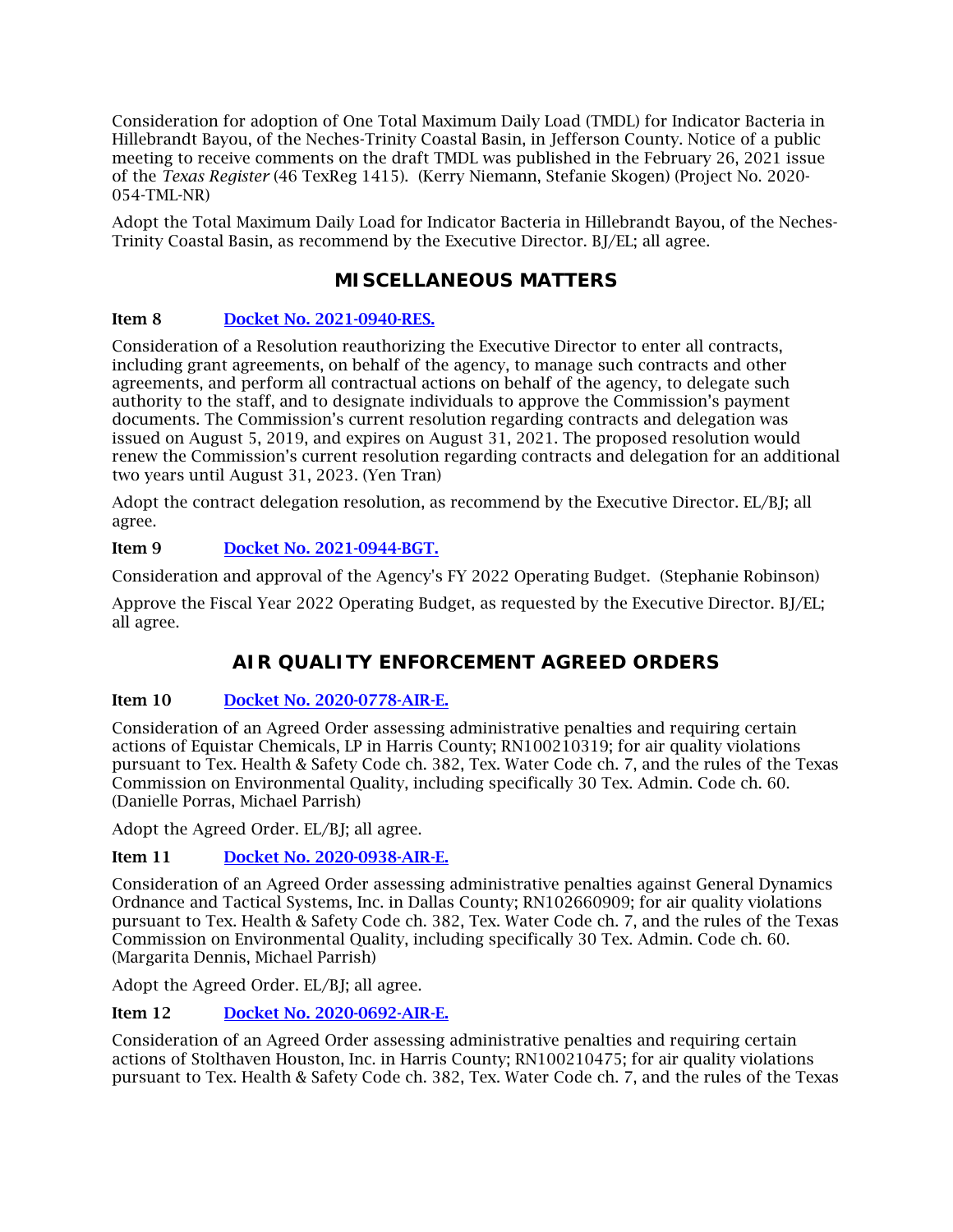Commission on Environmental Quality, including specifically 30 Tex. Admin. Code ch. 60. (Danielle Porras, Michael Parrish)

Adopt the Agreed Order. EL/BJ; all agree.

# **AIR QUALITY ENFORCEMENT DEFAULT ORDERS**

### Item 13 [Docket No. 2019-1256-AIR-E.](http://www.tceq.texas.gov/assets/public/comm_exec/agendas/comm/backup/Agendas/2021/08-11-2021/1256AIR.pdf)

Consideration of a Default Order assessing administrative penalties against and requiring certain actions of Louis Michael Alvarez dba MBD Body and Paint in El Paso County; RN100546829; for air quality violations pursuant to Tex. Water Code ch. 7, Tex. Health & Safety Code ch. 382, and the rules of the Texas Commission on Environmental Quality, including specifically 30 Tex. Admin. Code ch. 60. (Taylor Pearson, Elisa Guerra)

Adopt the Default Order. EL/BJ; all agree.

Item 14 [Docket No. 2020-0840-AIR-E.](http://www.tceq.texas.gov/assets/public/comm_exec/agendas/comm/backup/Agendas/2021/08-11-2021/0840AIR.pdf)

Consideration of a Default Order assessing administrative penalties against and requiring certain actions of Project Storm, LLC in Galveston County; RN110445749; for air quality violations pursuant to Tex. Water Code ch. 7, Tex. Health & Safety Code ch. 382, and the rules of the Texas Commission on Environmental Quality, including specifically 30 Tex. Admin. Code ch. 60. (Casey Kurnath, Elisa Guerra)

Adopt the Default Order. EL/BJ; all agree.

# **INDUSTRIAL WASTE DISCHARGE ENFORCEMENT AGREED ORDERS**

# Item 15 [Docket No. 2020-0463-IWD-E.](http://www.tceq.texas.gov/assets/public/comm_exec/agendas/comm/backup/Agendas/2021/08-11-2021/0463IWD.pdf)

Consideration of an Agreed Order assessing administrative penalties and requiring certain actions of GB Biosciences LLC in Harris County; RN100238492; for water quality violations pursuant to Tex. Water Code chs. 7 and 26 and the rules of the Texas Commission on Environmental Quality, including specifically 30 Tex. Admin. Code ch. 60. (Katelyn Tubbs, Michael Parrish)

Adopt the Agreed Order. EL/BJ; all agree.

# Item 16 [Docket No. 2020-1168-IWD-E.](http://www.tceq.texas.gov/assets/public/comm_exec/agendas/comm/backup/Agendas/2021/08-11-2021/1168IWD.pdf)

Consideration of an Agreed Order assessing administrative penalties and requiring certain actions of Owens Corning Insulating Systems, LLC in Ellis County; RN100223585; for water quality violations pursuant to Tex. Water Code chs. 7 and 26 and the rules of the Texas Commission on Environmental Quality, including specifically 30 Tex. Admin. Code ch. 60. (Katelyn Tubbs, Michael Parrish)

Adopt the Agreed Order. EL/BJ; all agree.

# **MUNICIPAL SOLID WASTE ENFORCEMENT AGREED ORDER**

# Item 17 [Docket No. 2020-0793-MSW-E.](http://www.tceq.texas.gov/assets/public/comm_exec/agendas/comm/backup/Agendas/2021/08-11-2021/0793MSW.pdf)

Consideration of an Agreed Order assessing administrative penalties against and requiring certain actions of Debbie Andrews in Tom Green County; RN106692643; for municipal solid waste violations pursuant to Tex. Water Code chs. 7 and 26, Tex. Health & Safety Code ch. 361, and the rules of the Texas Commission on Environmental Quality, including specifically 30 Tex. Admin. Code ch. 60. (Judy Bohr, Elisa Guerra)

Adopt the Agreed Order. EL/BJ; all agree.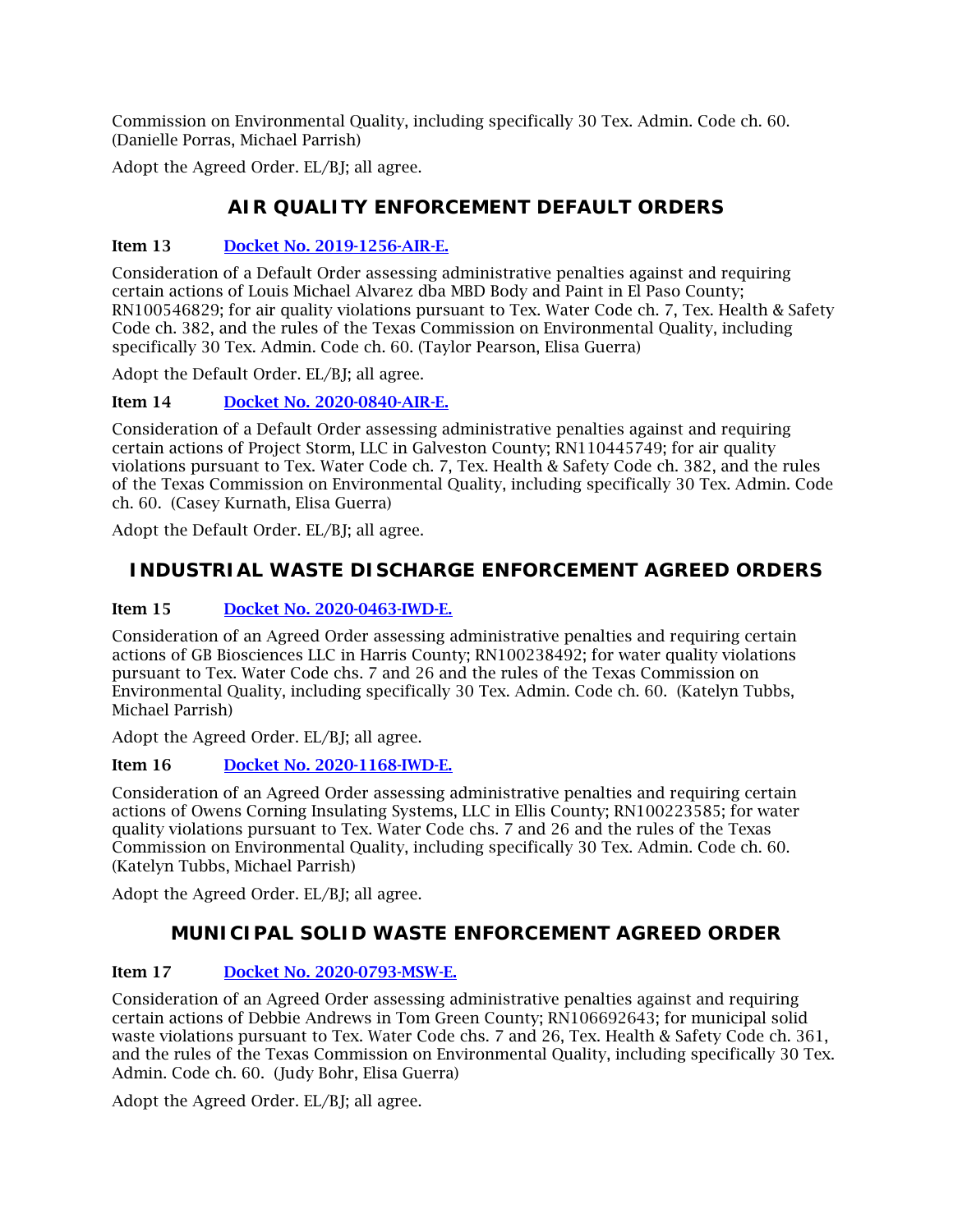# **MUNICIPAL SOLID WASTE ENFORCEMENT DEFAULT ORDER**

# Item 18 [Docket No. 2020-0296-MSW-E.](http://www.tceq.texas.gov/assets/public/comm_exec/agendas/comm/backup/Agendas/2021/08-11-2021/0296MSW.pdf)

Consideration of a Default Order assessing administrative penalties against and requiring certain actions of Ali Hassan in Kaufman County; RN110848280; for municipal solid waste violations pursuant to Tex. Water Code ch. 7, Tex. Health & Safety Code ch. 361, and the rules of the Texas Commission on Environmental Quality, including specifically 30 Tex. Admin. Code ch. 60. (Taylor Pearson, Elisa Guerra)

Adopt the Default Order. EL/BJ; all agree.

# **MUNICIPAL WASTE DISCHARGE ENFORCEMENT AGREED ORDERS**

# Item 19 [Docket No. 2020-1321-MWD-E.](http://www.tceq.texas.gov/assets/public/comm_exec/agendas/comm/backup/Agendas/2021/08-11-2021/1321MWD.pdf)

Consideration of an Agreed Order assessing administrative penalties and requiring certain actions of the City of Georgetown in Williamson County; RN102917242; for water quality violations pursuant to Tex. Water Code chs. 7 and 26 and the rules of the Texas Commission on Environmental Quality, including specifically 30 Tex. Admin. Code ch. 60. (Harley Hobson, Michael Parrish)

Adopt the Agreed Order. EL/BJ; all agree.

# Item 20 [Docket No. 2020-0387-MWD-E.](http://www.tceq.texas.gov/assets/public/comm_exec/agendas/comm/backup/Agendas/2021/08-11-2021/0387MWD.pdf)

Consideration of an Agreed Order assessing administrative penalties and requiring certain actions of the City of Lubbock in Lubbock County; RN101609949; for water quality violations pursuant to Tex. Water Code chs. 7 and 26 and the rules of the Texas Commission on Environmental Quality, including specifically 30 Tex. Admin. Code ch. 60. (Harley Hobson, Michael Parrish)

Adopt the Agreed Order. EL/BJ; all agree.

# Item 21 [Docket No. 2020-0792-MWD-E.](http://www.tceq.texas.gov/assets/public/comm_exec/agendas/comm/backup/Agendas/2021/08-11-2021/0792MWD.pdf)

Consideration of an Agreed Order assessing administrative penalties and requiring certain actions of Harris County Municipal Utility District No. 221 in Harris County; RN102944360; for water quality violations pursuant to Tex. Water Code chs. 7 and 26 and the rules of the Texas Commission on Environmental Quality, including specifically 30 Tex. Admin. Code ch. 60. (Katelyn Tubbs, Michael Parrish)

Adopt the Agreed Order. EL/BJ; all agree.

# Item 22 [Docket No. 2020-0610-MWD-E.](http://www.tceq.texas.gov/assets/public/comm_exec/agendas/comm/backup/Agendas/2021/08-11-2021/0610MWD.pdf)

Consideration of an Agreed Order assessing administrative penalties and requiring certain actions of the Texas Department of Transportation in Polk County; RN102078862; for water quality violations pursuant to Tex. Water Code chs. 7 and 26 and the rules of the Texas Commission on Environmental Quality, including specifically 30 Tex. Admin. Code ch. 60. (Steven Van Landingham, Michael Parrish)

Adopt the Agreed Order. EL/BJ; all agree.

# Item 23 [Docket No. 2020-0419-MWD-E.](http://www.tceq.texas.gov/assets/public/comm_exec/agendas/comm/backup/Agendas/2021/08-11-2021/0419MWD.pdf)

Consideration of an Agreed Order assessing administrative penalties and requiring certain actions of Union Water Supply Corporation in Starr County; RN102915501; for water quality violations pursuant to Tex. Water Code chs. 7 and 26 and the rules of the Texas Commission on Environmental Quality, including specifically 30 Tex. Admin. Code ch. 60. (Alyssa Loveday, Michael Parrish)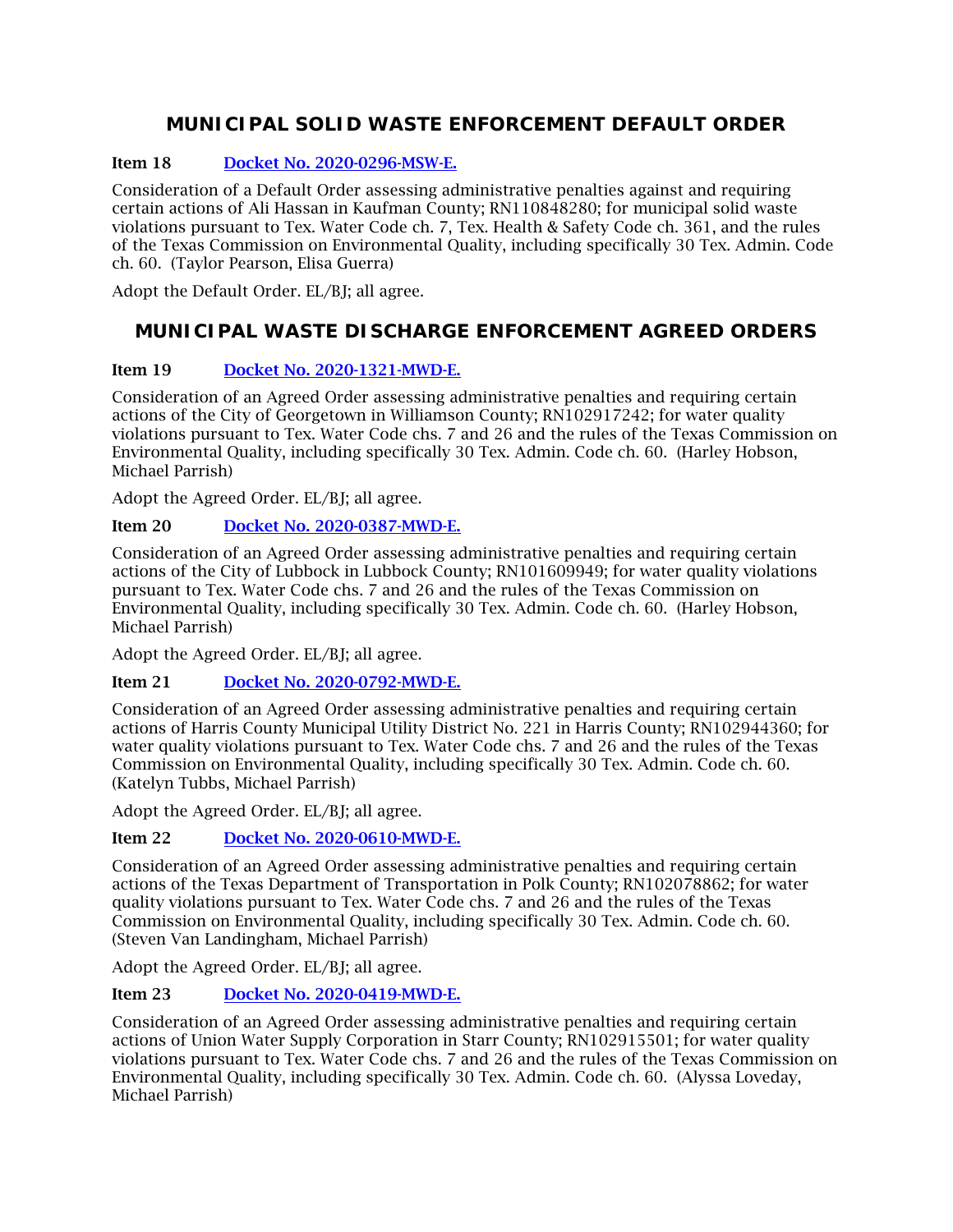Adopt the Agreed Order. EL/BJ; all agree.

# **PETROLEUM STORAGE TANK ENFORCEMENT AGREED ORDERS**

# Item 24 [Docket No. 2020-1219-PST-E.](http://www.tceq.texas.gov/assets/public/comm_exec/agendas/comm/backup/Agendas/2021/08-11-2021/1219PST.pdf)

Consideration of an Agreed Order assessing administrative penalties and requiring certain actions of ZRPRASLA INC. dba Friendly Food Mart in Grimes County; RN101672285; for petroleum storage tank violations pursuant to Tex. Water Code chs. 7 and 26 and the rules of the Texas Commission on Environmental Quality, including specifically 30 Tex. Admin. Code ch. 60. (Berenice Munoz, Michael Parrish)

Adopt the Agreed Order. EL/BJ; all agree.

# Item 25 [Docket No. 2020-0478-PST-E.](http://www.tceq.texas.gov/assets/public/comm_exec/agendas/comm/backup/Agendas/2021/08-11-2021/0478PST.pdf)

Consideration of an Agreed Order assessing administrative penalties against and requiring certain actions of VAISHNAVI GROUP LLC dba Snappy Mart 1 in Travis County; RN101699114; for petroleum storage tank violations pursuant to Tex. Water Code chs. 7 and 26 and the rules of the Texas Commission on Environmental Quality, including specifically 30 Tex. Admin. Code ch. 60. (Roslyn Dubberstein, Elisa Guerra)

Adopt the Agreed Order. EL/BJ; all agree.

#### Item 26 [Docket No. 2020-0447-PST-E.](http://www.tceq.texas.gov/assets/public/comm_exec/agendas/comm/backup/Agendas/2021/08-11-2021/0447PST.pdf)

Consideration of an Agreed Order assessing administrative penalties against and requiring certain actions of HOMELAND ENTERPRISES, INC. in Montgomery County; RN103049912; for petroleum storage tank violations pursuant to Tex. Water Code chs. 7 and 26 and Tex. Health & Safety Code Ch. 382 and the rules of the Texas Commission on Environmental Quality, including specifically 30 Tex. Admin. Code ch. 60. (Benjamin Warms, Elisa Guerra)

Adopt the Agreed Order. EL/BJ; all agree.

# **PETROLEUM STORAGE TANK ENFORCEMENT DEFAULT AND SHUTDOWN ORDERS**

# Item 27 [Docket No. 2019-0940-PST-E.](http://www.tceq.texas.gov/assets/public/comm_exec/agendas/comm/backup/Agendas/2021/08-11-2021/0940PST.pdf)

Consideration of a Default and Shutdown Order assessing administrative penalties against and requiring certain actions of GLOBAL GOLDEN, INC. dba Waco Travel Stop in McLennan County; RN103194361; for petroleum storage tank violations pursuant to Tex. Water Code chs. 7 and 26 and the rules of the Texas Commission on Environmental Quality, including specifically 30 Tex. Admin8 Code ch. 60. (Taylor Pearson, Elisa Guerra)

Adopt the Default and Shutdown Order. EL/BJ; all agree.

# Item 28 [Docket No. 2019-0949-PST-E.](http://www.tceq.texas.gov/assets/public/comm_exec/agendas/comm/backup/Agendas/2021/08-11-2021/0949PST.pdf)

Consideration of a Default and Shutdown Order assessing administrative penalties against and requiring certain actions of FOREVER BUSINESS INC dba Fast Lane Food Mart aka Babba Fuel Store in San Jacinto County; RN101739977; for petroleum storage tank violations pursuant to Tex. Water Code chs. 7 and 26 and the rules of the Texas Commission on Environmental Quality, including specifically 30 Tex. Admin. Code ch. 60. (Jake Marx, Elisa Guerra)

Adopt the Default and Shutdown Order. EL/BJ; all agree.

# **PUBLIC WATER SYSTEM ENFORCEMENT AGREED ORDERS**

Item 29 [Docket No. 2020-0956-PWS-E.](http://www.tceq.texas.gov/assets/public/comm_exec/agendas/comm/backup/Agendas/2021/08-11-2021/0956PWS.pdf)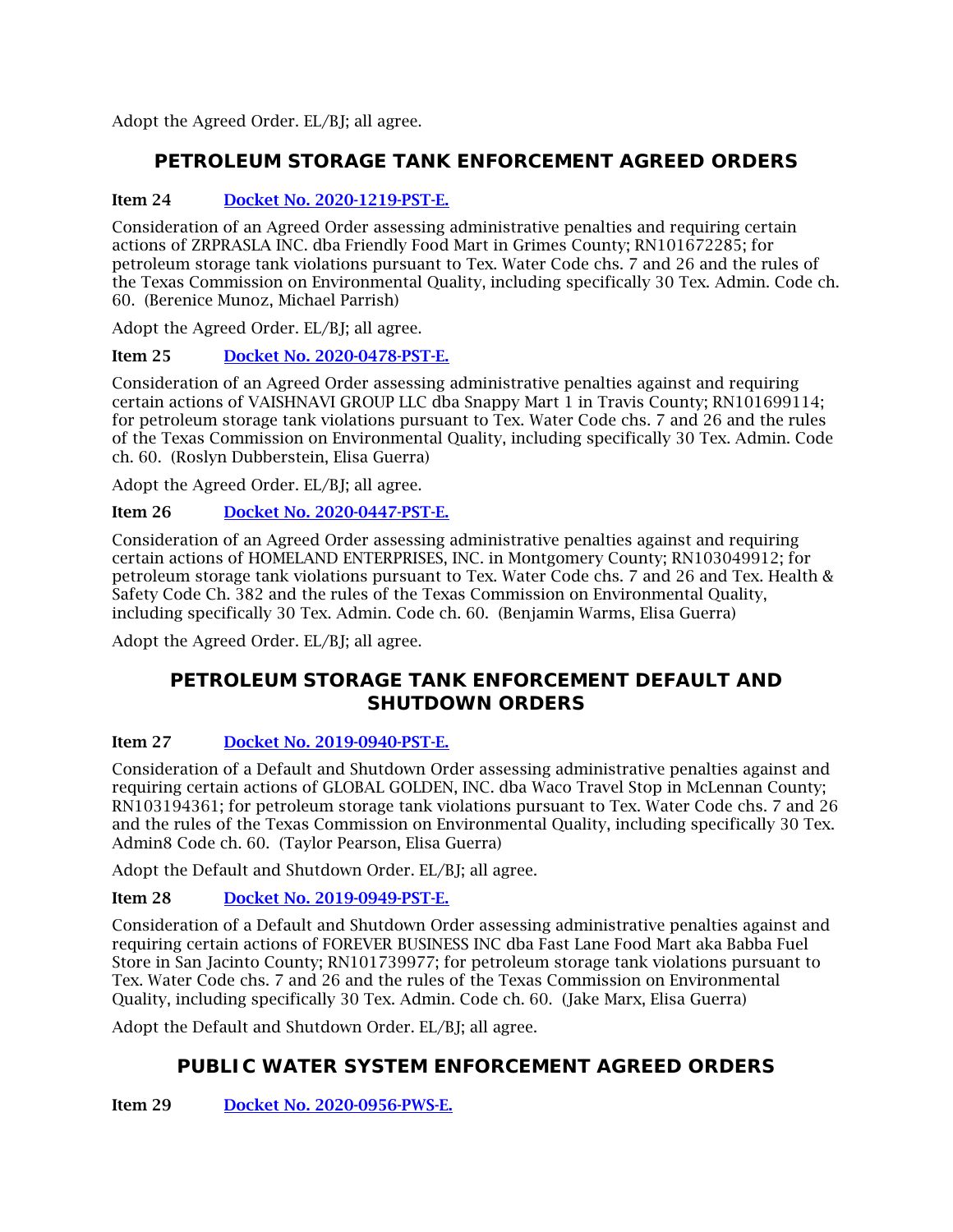Consideration of an Agreed Order assessing administrative penalties and requiring certain actions of Anita Lewis dba Cassie Water System and Cody Brent Lewis dba Cassie Water System in Burnet County; RN102697794; for public drinking water violations pursuant to Tex. Health & Safety Code ch. 341 and the rules of the Texas Commission on Environmental Quality. (Amanda Conner, Michael Parrish)

Adopt the Agreed Order. EL/BJ; all agree.

Item 30 [Docket No. 2020-1114-PWS-E.](http://www.tceq.texas.gov/assets/public/comm_exec/agendas/comm/backup/Agendas/2021/08-11-2021/1114PWS.pdf)

Consideration of an Agreed Order assessing administrative penalties and requiring certain actions of Charles Machacek dba Machacek's Rockin' M RV & Campground in Calhoun County; RN109830893; for public drinking water violations pursuant to Tex. Health & Safety Code ch. 341 and the rules of the Texas Commission on Environmental Quality. (Aaron Vincent, Michael Parrish)

Adopt the Agreed Order. EL/BJ; all agree.

Item 31 [Docket No. 2020-1022-PWS-E.](http://www.tceq.texas.gov/assets/public/comm_exec/agendas/comm/backup/Agendas/2021/08-11-2021/1022PWS.pdf)

Consideration of an Agreed Order assessing administrative penalties and requiring certain actions of MILLER GROVE WATER SUPPLY CORPORATION in Hopkins County; RN101456978; for public drinking water violations pursuant to Tex. Health & Safety Code ch. 341 and the rules of the Texas Commission on Environmental Quality. (Ryan Byer, Michael Parrish)

Adopt the Agreed Order. EL/BJ; all agree.

Item 32 [Docket No. 2020-0912-PWS-E.](http://www.tceq.texas.gov/assets/public/comm_exec/agendas/comm/backup/Agendas/2021/08-11-2021/0912PWS.pdf)

Consideration of an Agreed Order assessing administrative penalties against the Town of Anthony in El Paso County; RN101200541; for public drinking water violations pursuant to Tex. Health & Safety Code ch. 341 and the rules of the Texas Commission on Environmental Quality. (Ronica Rodriguez, Michael Parrish)

Adopt the Agreed Order. EL/BJ; all agree.

Item 33 [Docket No. 2020-1115-PWS-E.](http://www.tceq.texas.gov/assets/public/comm_exec/agendas/comm/backup/Agendas/2021/08-11-2021/1115PWS.pdf)

Consideration of an Agreed Order assessing administrative penalties and requiring certain actions of Triangle Brick Company in Clay County; RN107199929; for public drinking water violations pursuant to Tex. Health & Safety Code ch. 341 and the rules of the Texas Commission on Environmental Quality. (Ronica Rodriguez, Michael Parrish)

Adopt the Agreed Order. EL/BJ; all agree.

# Item 34 [Docket No. 2020-1285-PWS-E.](http://www.tceq.texas.gov/assets/public/comm_exec/agendas/comm/backup/Agendas/2021/08-11-2021/1285PWS.pdf)

Consideration of an Agreed Order assessing administrative penalties and requiring certain actions of Walnut Creek Special Utility District in Parker County; RN101190056; for public drinking water violations pursuant to Tex. Health & Safety Code ch. 341 and the rules of the Texas Commission on Environmental Quality. (Samantha Salas, Michael Parrish)

Adopt the Agreed Order. EL/BJ; all agree.

# Item 35 [Docket No. 2020-0846-PWS-E.](http://www.tceq.texas.gov/assets/public/comm_exec/agendas/comm/backup/Agendas/2021/08-11-2021/0846PWS.pdf)

Consideration of an Agreed Order assessing administrative penalties against and requiring certain actions of Longhorn Ranch Motel, Inc. in Brewster County; RN101276442; for public drinking water violations pursuant to Tex. Health & Safety Code ch. 341 and the rules of the Texas Commission on Environmental Quality. (Judy Bohr, Elisa Guerra)

Adopt the Agreed Order. EL/BJ; all agree.

Item 36 [Docket No. 2019-1781-PWS-E.](http://www.tceq.texas.gov/assets/public/comm_exec/agendas/comm/backup/Agendas/2021/08-11-2021/1781PWS.pdf)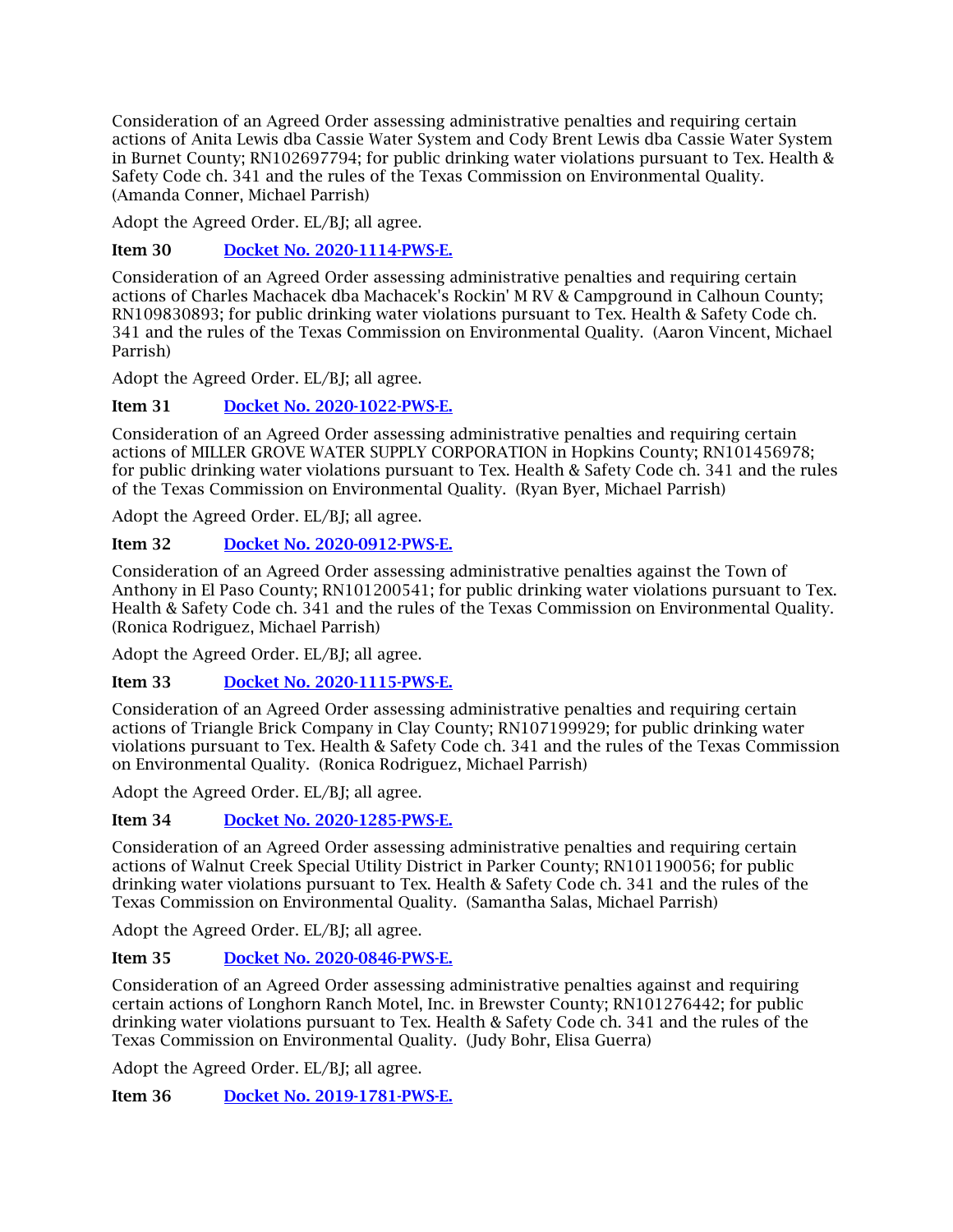Consideration of an Agreed Order assessing administrative penalties against and requiring certain actions of Glendale Water Supply Corporation in Trinity County; RN101436319; for public drinking water violations pursuant to Tex. Health & Safety Code ch. 341 and the rules of the Texas Commission on Environmental Quality. (Jake Marx, Elisa Guerra)

Adopt the Agreed Order. EL/BJ; all agree.

# **PUBLIC WATER SYSTEM ENFORCEMENT DEFAULT ORDER**

#### Item 37 [Docket No. 2020-0374-PWS-E.](http://www.tceq.texas.gov/assets/public/comm_exec/agendas/comm/backup/Agendas/2021/08-11-2021/0374PWS.pdf)

Consideration of a Default Order assessing administrative penalties against and requiring certain actions of Raymond W. Blair, Jr. dba Last Resort Properties in Denton County; RN102689452; for public drinking water violations pursuant to Tex. Health & Safety Code ch. 341 and the rules of the Texas Commission on Environmental Quality. (Taylor Pearson, Elisa Guerra)

Adopt the Default Order. EL/BJ; all agree.

# **RULE MATTER**

#### Item 38 [Docket No. 2020-1173-RUL.](http://www.tceq.texas.gov/assets/public/comm_exec/agendas/comm/backup/Agendas/2021/08-11-2021/1173RUL.pdf)

Consideration for publication of, and hearing on, proposed new Section 60.4 of 30 TAC Chapter 60, Compliance History. The proposed rulemaking would add new Section 60.4, which would allow for the executive director to reclassify a site's compliance history classification for a site involved in an emergency event that causes or results in exigent circumstances. (Melissa Cordell, Jess Robinson) (Rule Project No. 2020-049-060-CE)

Continued to the October 20, 2021 Commissioners' Agenda.

# **PUBLIC COMMENT SESSION**

#### Item 39 Docket No. 2021-0005-PUB.

The Commission will receive comments from the public on any matters within the jurisdiction of the Texas Commission on Environmental Quality in accordance with Texas Water Code Section 5.112, except for pending permitting matters or other contested cases, which are subject to the ex parte prohibition found in Texas Government Code Section 2001.061. In the interest of time, speakers will be limited to three minutes each, with the total time for public comment limited to one hour. Please note that the Commission's discussion of subjects for which public notice has not been given are limited to statements of specific factual responses and recitation of existing policy.

No action taken.

# **EXECUTIVE MEETING**

#### Item 40 Docket No. 2021-0001-EXE.

The Commission will conduct a closed meeting to receive legal advice from its attorney(s) and will discuss pending or contemplated litigation, and/or settlement offers, as permitted by Section 551.071 of the Texas Open Meetings Act, Chapter 551 of the Texas Government Code. The Commission may also meet in open meeting to take action on this matter as required by Section 551.102 of the Texas Open Meetings Act, Chapter 551 of the Texas Government Code.

The Commission did not meet in Executive Session.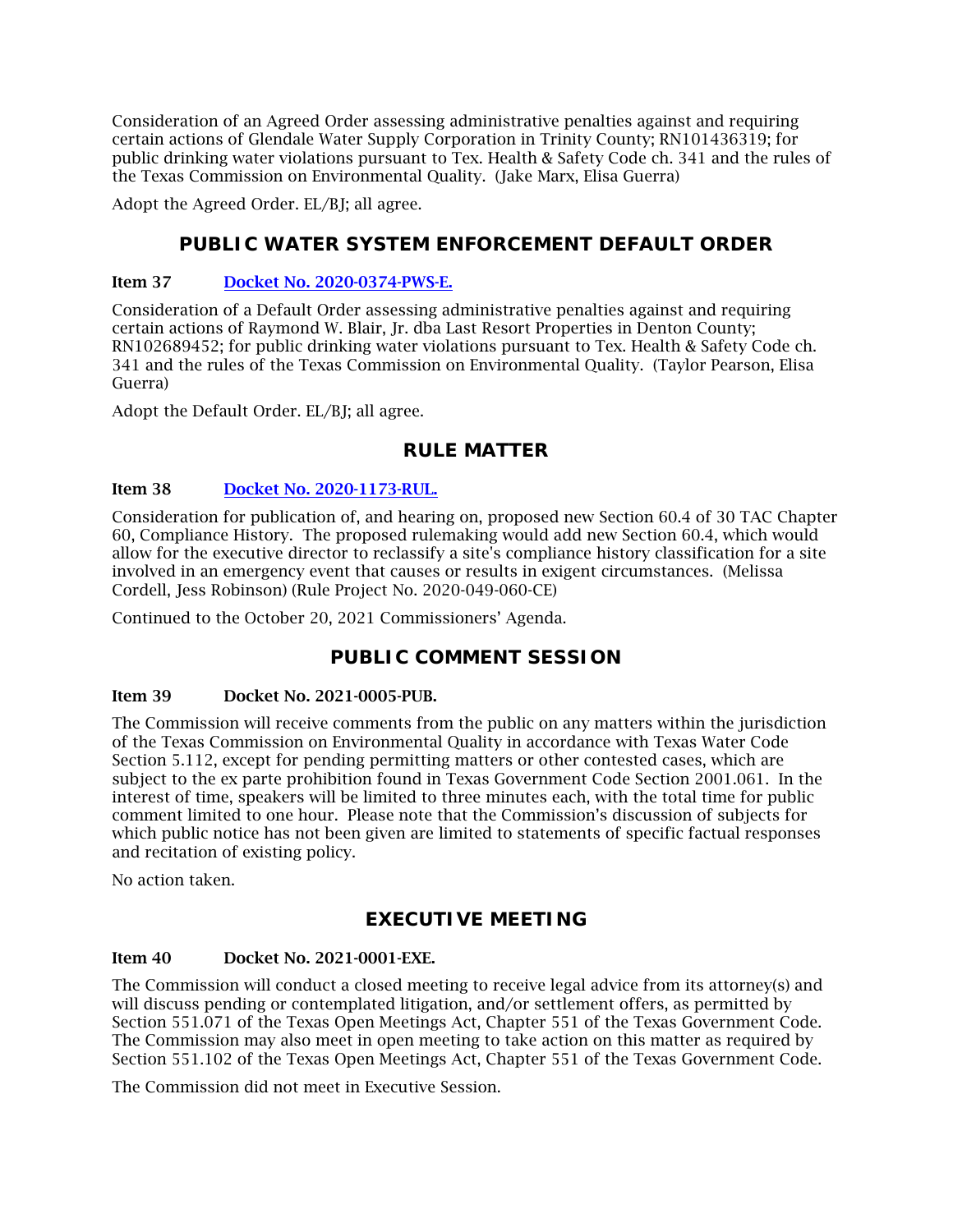#### Item 41 Docket No. 2021-0002-EXE.

The Commission will conduct a closed meeting to deliberate the appointment, employment, evaluation, reassignment, duties, discipline, or dismissal of the Commission's Executive Director, General Counsel, Chief Clerk, Public Interest Counsel, or Chief Auditor as permitted by Section 551.074 of the Texas Open Meetings Act, Chapter 551 of the Texas Government Code. The Commission may also meet in open meeting to take action on this matter as required by Section 551.102 of the Texas Open Meetings Act, Chapter 551 of the Texas Government Code.

The Commission did not meet in Executive Session.

### Item 42 Docket No. 2021-0003-EXE.

The Commission will conduct a closed meeting to discuss the employment, evaluation, reassignment, duties, discipline or dismissal of a specific Commission employee(s) as permitted by Section 551.074 of the Texas Open Meetings Act, Chapter 551 of the Texas Government Code. The Commission may also meet in open meeting to take action on this matter as required by Section 551.102 of the Texas Open Meetings Act, Chapter 551 of the Texas Government Code.

The Commission did not meet in Executive Session.

# Item 43 Docket No. 2021-0004-EXE.

The Commission will conduct a closed meeting to discuss their duties, roles, and responsibilities as Commissioners of the TCEQ pursuant to Section 551.074 of the Texas Open Meetings Act, Chapter 551 of the Texas Government Code. The Commission may also meet in open meeting to take action on this matter as required by Section 551.102 of the Texas Open Meetings Act, Chapter 551 of the Texas Government Code.

<span id="page-8-0"></span>The Commission did not meet in Executive Session.

# **GENERAL INFORMATION/LA INFORMACIÓN GENERAL**

# **How to watch or listen to the meeting**

Members of the public may listen to the meeting telephonically by calling, toll-free, (415) 655- 0052 and entering Access Code 269-503-030. The public may also view live TCEQ meetings on the TCEQ YouTube Channel at no cost at:

[https://www.tceq.texas.gov/agency/decisions/agendas/webcasts.html.](https://www.tceq.texas.gov/agency/decisions/agendas/webcasts.html)

#### **Cómo ver o escuchar la reunion**

Los miembros del público pueden escuchar la reunión por teléfono llamando sin cargo al (415) 655-0052 e ingresando el código de acceso 269-503-030. El público también puede ver las reuniones de la TCEQ en vivo en el canal de YouTube de la TCEQ sin costo en: [https://www.tceq.texas.gov/agency/decisions/agendas/webcasts.html.](https://www.tceq.texas.gov/agency/decisions/agendas/webcasts.html)

#### **How to register and to address the Commission at the meeting**

Members of the public who would like to address the Commission on an item for which the Commission is accepting comment, must register as indicated below and access the meeting via webcast by navigating to:<https://www.gotomeeting.com/webinar/join-webinar> and entering Webinar ID 452-604-643. Those without internet access may call (512) 239-3313 before the meeting begins for assistance in accessing the meeting telephonically.

To register, you may provide information via the Public Participation Form at: [https://www.tceq.texas.gov/assets/public/comm\\_exec/agendas/comm/AgendaRegistrationFor](https://www.tceq.texas.gov/assets/public/comm_exec/agendas/comm/AgendaRegistrationForm.docx) [m.docx.](https://www.tceq.texas.gov/assets/public/comm_exec/agendas/comm/AgendaRegistrationForm.docx) If you have challenges with the Public Participation Form, you may call (512) 239-3313 or email agenda@tceq.texas.gov and provide the following information: 1. Agenda item number; 2. Name; 3. Affiliation; 4. Address; 5. Phone number; 6. Whom you represent (self or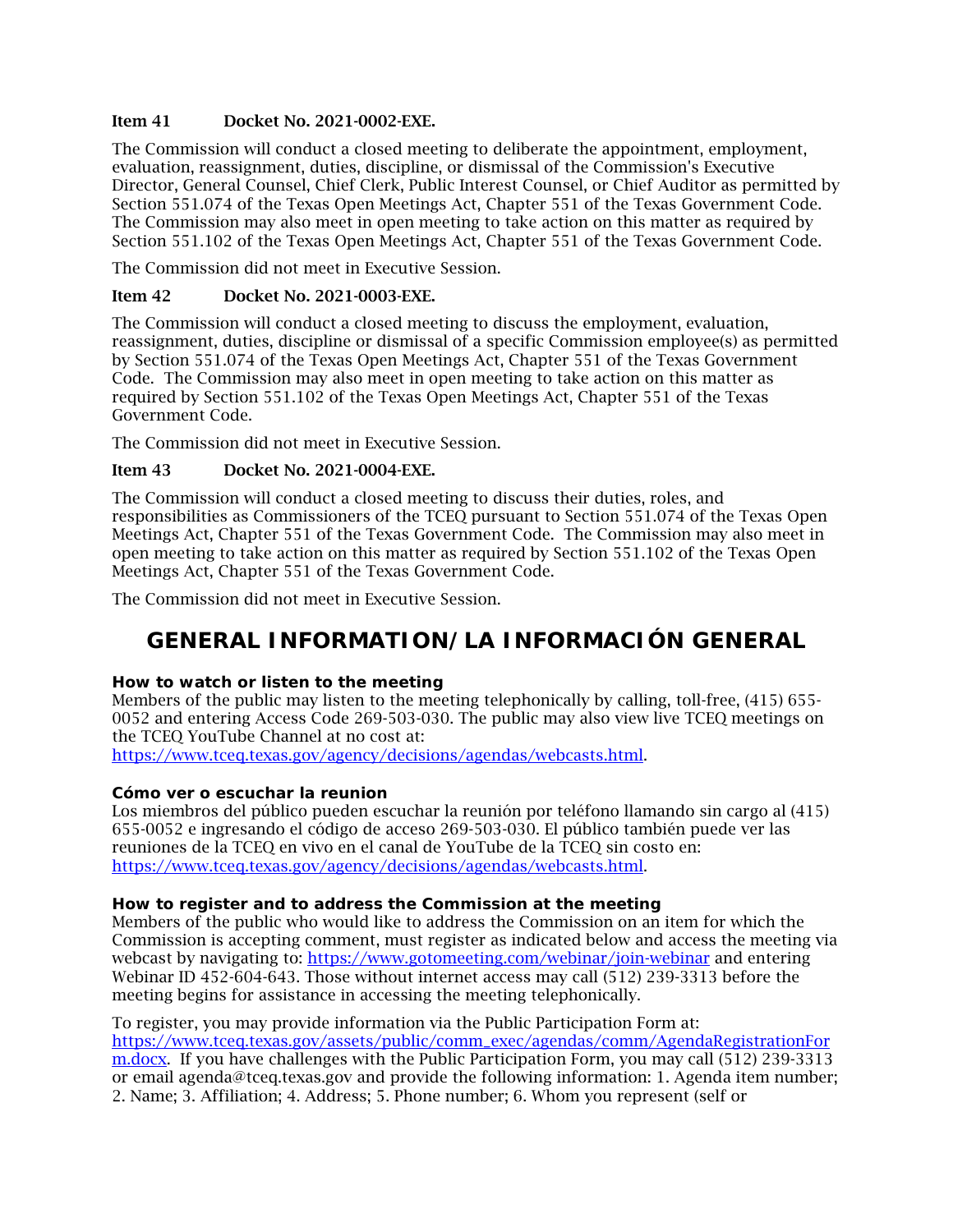company/client); and 7. Whether you wish to address the Commission, are available for questions from the Commission, or would like to be noted as present for the record.

Registration for Agenda will conclude at 9:30 a.m. Late registration could result in your missing the opportunity to comment on your item. Please note that the Commissioners may discuss or consider posted items in an order other than the order posted.

#### **Cómo registrarse y dirigirse a la Comisión en la reunion**

Los miembros del público que deseen dirigirse a la Comisión sobre un tema sobre el cual la Comisión está aceptando comentarios, deben registrarse como se indica a continuación y acceder a la reunión a través de un webcast navegando a:

<https://www.gotomeeting.com/webinar/join-webinar> e ingresando el ID del seminario web 452- 604-643. Aquellos sin acceso a Internet pueden llamar al (512) 239-3313 antes de que comience la reunión para recibir ayuda para acceder a la reunión por teléfono.

Para registrarse, puede proporcionar información a través del Formulario de participación pública en:

[https://www.tceq.texas.gov/assets/public/comm\\_exec/agendas/comm/AgendaRegistrationFor](https://www.tceq.texas.gov/assets/public/comm_exec/agendas/comm/AgendaRegistrationForm.docx) [m.docx.](https://www.tceq.texas.gov/assets/public/comm_exec/agendas/comm/AgendaRegistrationForm.docx) Si tiene problemas con el Formulario de participación pública, puede llamar al (512) 239-3313 o enviar un correo electrónico a agenda@tceq.texas.gov y proporcionar la siguiente información: 1. Número de artículo de la agenda; 2. Nombre; 3. Afiliación; 4. Dirección; 5. Número de teléfono; 6. a quién representa (usted mismo o empresa / cliente); y 7. si desea dirigirse a la Comisión, si está disponible para las preguntas de la Comisión o si desea que se le anote como presente para que conste en acta.

El registro para la Agenda concluirá a las 9:30 a.m. El registro tardío podría resultar en que pierda la oportunidad de comentar sobre su artículo. Tenga en cuenta que los Comisionados pueden discutir o considerar los artículos publicados en un orden diferente al pedido publicado.

#### **How to ask for accommodations**

Persons with disabilities who may plan to attend the TCEQ Agenda and who may need auxiliary aids or services such as interpreters for persons who are deaf or hearing impaired, readers, large print, or braille are requested to contact the Office of the Chief Clerk at (512) 239-3300 at least five (5) work days prior to the Agenda, so that appropriate arrangements can be made.

#### **Cómo solicitar adaptaciones**

Se solicita a las personas con discapacidades que planeen asistir a la Agenda de la TCEQ y que puedan necesitar ayudas o servicios auxiliares, como intérpretes para personas sordas o con problemas de audición, lectores, letra grande o braille, que se comuniquen con la Oficina del Secretario en Jefe al (512) 239-3300 al menos cinco (5) días hábiles antes de la agenda, para que se puedan hacer los arreglos apropiados.

#### **How to ask for an interpreter**

Persons who desire the assistance of an interpreter in conjunction with their oral presentation at this TCEQ Agenda are requested to contact the Office of Chief Clerk at (512) 239-3300 at least five (5) work days prior to the Agenda so that appropriate arrangements may be made.

#### **Cómo pedir un intérprete**

Se solicita a las personas que deseen la asistencia de un intérprete junto con su presentación oral en esta Agenda de la TCEQ que se comuniquen con la Oficina del Secretario en Jefe al (512) 239-3300 al menos cinco (5) días hábiles antes de la Agenda para que los arreglos apropiados puede hacerse.